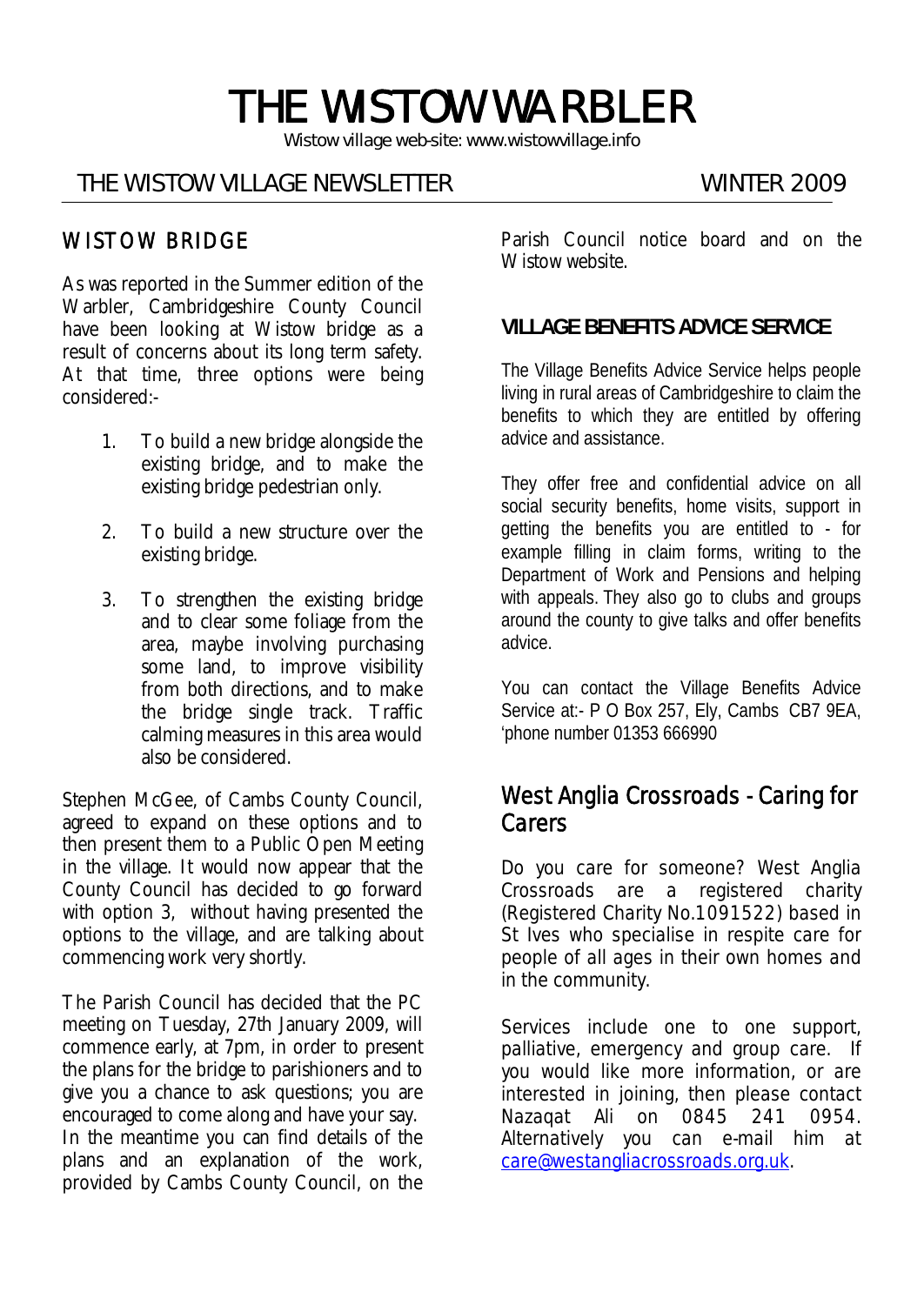# PARISH COUNCIL VACANCY

Another vacancy has arisen on the Parish Council following Joe Latter's resignation. Many thanks to Joe for his work on the village's behalf during his period as a councilor.

If you would like to serve on the Parish Council then you are invited to apply to the clerk, Patsy Coles, who can also provide you with any information you may need. Parish Council Meetings are held on the last Tuesday of each month except December and normally start at 7.30 pm.

# **INFORMATION ON COMMUNITY TRANSPORT**

Cambridgeshire County Council now produces a free guide to community transport in Cambridgeshire. If you would like a copy of the guide, or want more information, then contact Gavin Moulton, Community Transport Officer, on 01223 717755 or alternatively e-mail gavin.moulton@cambridgeshire.gov.uk.

# Help Is At Hand If You Face Your House Being Repossessed

One of the worst things that can happen to anyone is to lose their home as a result of mounting debt and financial difficulties.

Repossession Rescue is a new company that was launched only in November 2005 by a group of debt counsellors. Having successfully found specific solutions for clients facing increasing arrears and repossession orders they decided to form a company specialising in finding solutions for home owners in distress without them incurring further debt.

If you, or anyone you know, might have a need for this type of service then you should contact Lesley Mitchell on 020 7193 9399 or alternatively you can e-mail contact@repossessionrescue.org.

Repossession Rescue's head office is in Raunds, Northamptonshire, currently covering the Eastern region; a national roll-out was planned during 2006. They can provide testimonials on request.

# WISTOW IN BLOOM

The annual Wistow in Bloom fund-raising quiz will be held this year on Saturday 25th April in the village hall. Once tickets go on sale I would recommend you snap yours up quickly; last year the village hall was bursting at the seams.

One of the prime spots in the village for "doing something" is the grass bank across from the pub, and the WIB committee would be interested in any ideas that you might have for some sort of display there. If you have any suggestions then please contact Pam Franklin on 824725.

Keep your eyes out for the regular WIB newsletters that will be distributed from time to time.

# **CANCER RESEARCH**

The Ramsey, St Ives, Huntingdon and District local committee wish everyone in Wistow a happy new year. Thanks to everyone who gave so generously throughout 2008 supporting fund raising events such as Big Breakfast, Swap Shop coffee mornings, Pink Party, the highly successful Hog Roast, the Mulled Wine evening, and the Carol Singing.

This was the first year that the carol singing wasn't sung around the village but instead it was decided to sing around the beautifully lit Christmas tree outside the church. There was a tremendous response with over 50 friends all coming to sing and it was particularly heartening to see that so many young people came along. Father Christmas made a surprise appearance with small gifts for the